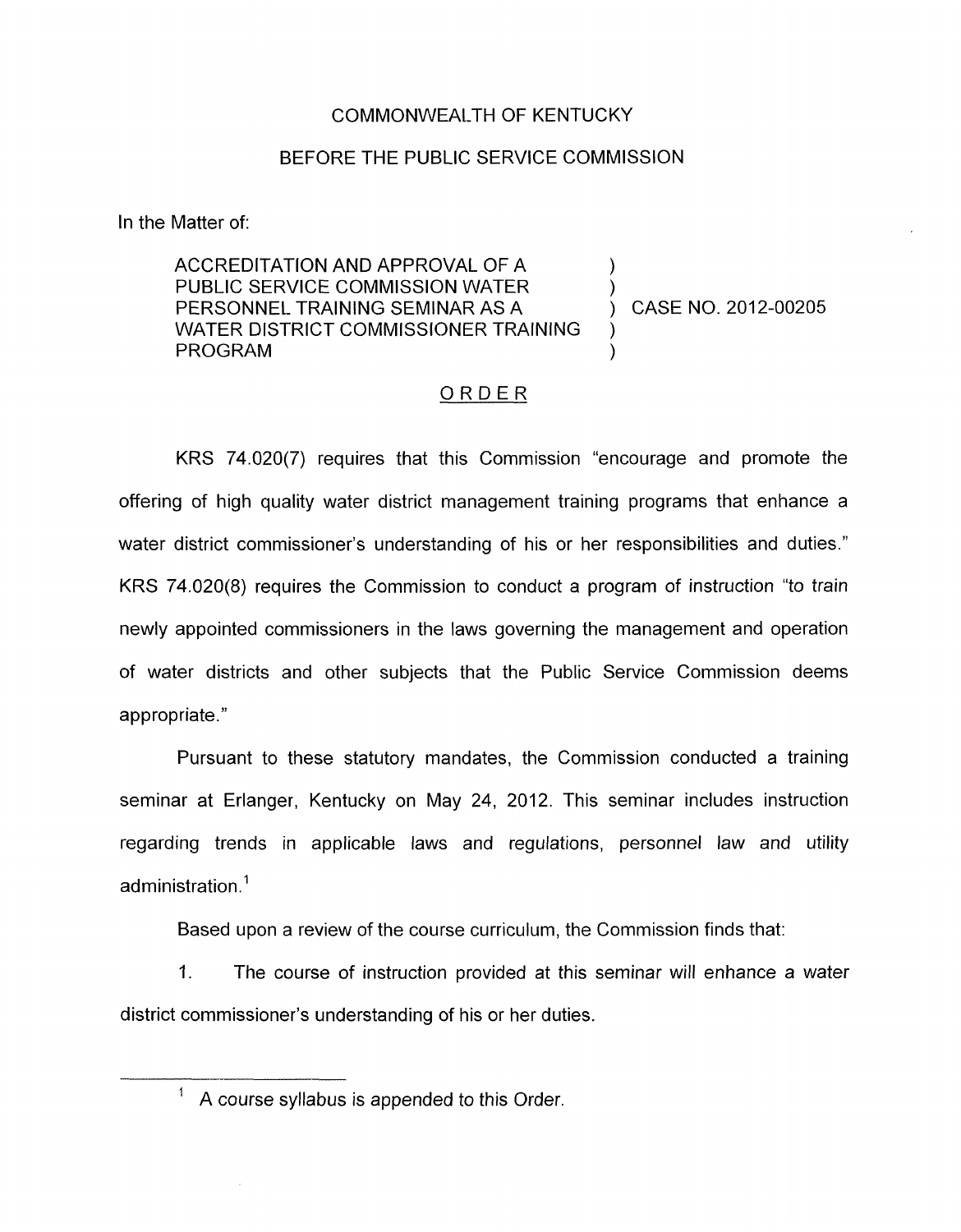2. The seminar conducted at Erlanger, Kentucky on May 24, 2012 should be approved for 6.0 credit hours of water district management training.

IT IS HEREBY ORDERED that the 2012 Water Personnel Training Seminar, which the Commission conducted at Erlanger, Kentucky on May 24, 2012, is approved for a maximum of 6.0 credit hours of water district management training.

By the Commission



**ATT Director** 

Case No. 2012-00205

 $\mathcal{L}$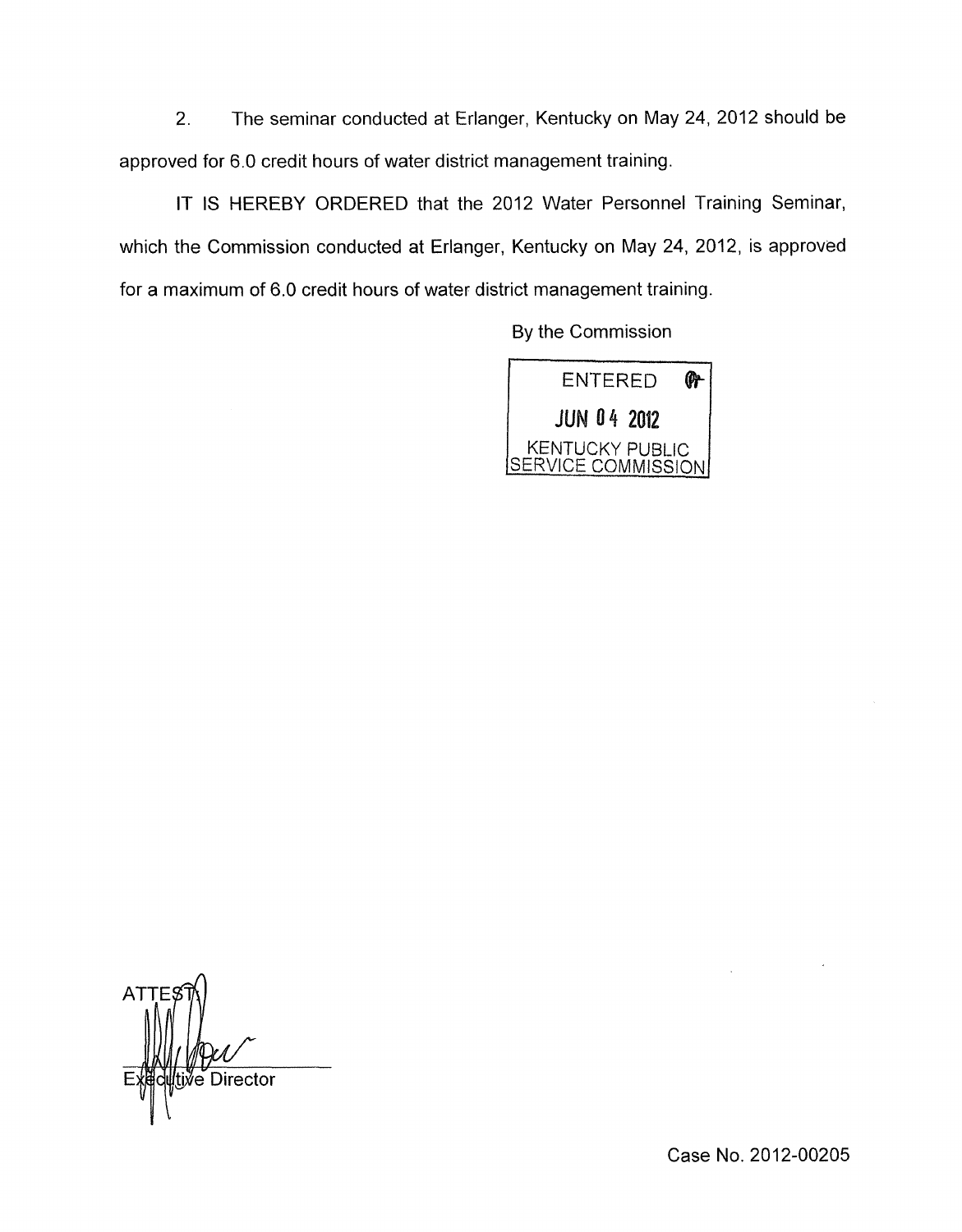## APPENDIX

# APPENDIX TO AN ORDER OF THE KENTUCKY PUBLIC SERVICE COMMISSION IN CASE NO. 2012-00205 DATED JUN 0 4 2012